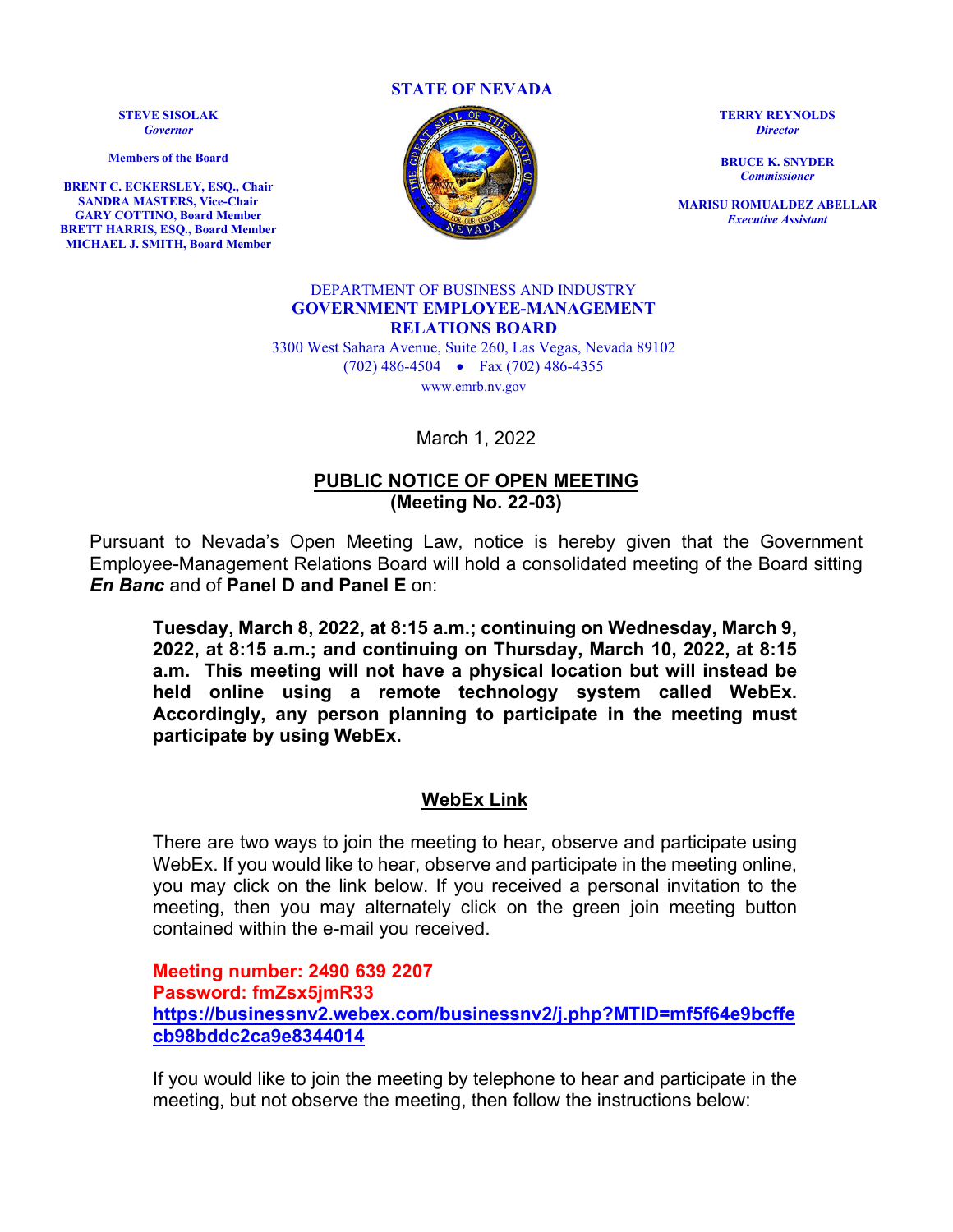Public Notice of Open Meeting March 8-10, 2022 (*En Banc, Panel D, Panel E*) Page 2

# **Join by phone 1-844-621-3956 United States Toll Free Access code: 2490 639 2207**

**Chair Eckersley shall be the Presiding Officer of the Board sitting** *en banc* **and of Panel D and Panel E.**

# **THE AGENDA**

Note: The Board may take possible action on any item on this agenda unless that item is marked as "Information Only." Items marked as "Information Only" may be discussed by the Board after any presentation is made but no action may be taken on that particular item. The Board may take items out of order, may combine two or more agenda items for consideration, may remove items from the agenda or may delay discussion of any item at any time.

# **The Board Sitting** *En Banc*

The following 2 items are for consideration by the full Board:

# **1. Call to Order & Roll Call** *Information Only*

# **2. Public Comment** *Information Only*

The Board welcomes public comment. Public comment must be limited to matters relevant to or within the authority of the Government Employee-Management Relations Board. No subject may be acted upon unless that subject is on the agenda and is scheduled for possible action. If you wish to be heard, please introduce yourself at the appropriate time and the Presiding Officer will recognize you. The amount of discussion on any single subject, as well as the amount of time any single speaker is allowed, may be limited. The Board will not restrict public comment based upon viewpoint. However, the Board may refuse to consider public comment prior to the commencement and/or conclusion of a contested case or a quasi-judicial proceeding that may affect the due process rights of an individual. See NRS 233B.126.

# **Panel E**

The following 1 item is for consideration by Panel E:

# **3. Case 2021-009** *For Possible Action*

**In Re: Petition for Declaratory Order Concerning Unit I Pursuant to NRS 288.515** The hearing is scheduled to begin on Tuesday, March 8, 2022, at 8:15 a.m.; and continuing on Wednesday, March 9, 2022, if necessary, at a time to be determined during the hearing and continuing on Thursday, March 10, 2022, if necessary, at a time to be determined during the hearing. The hearing will be held online using a software platform called WebEx. Preliminary motions will be heard at the beginning of the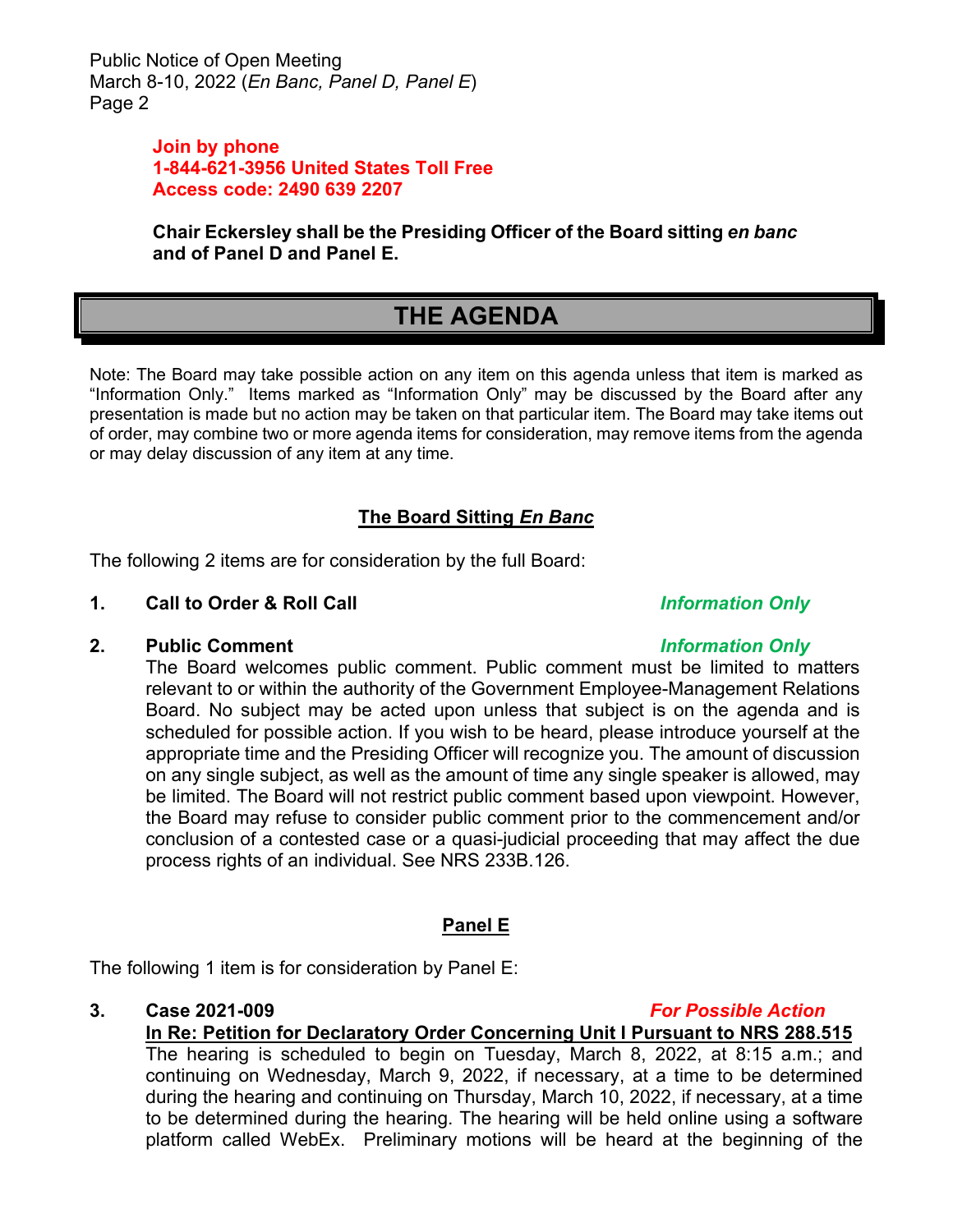Public Notice of Open Meeting March 8-10, 2022 (*En Banc, Panel D, Panel E*) Page 3

> hearing. The Panel may deliberate and take possible action on this case after the hearing has concluded.

# **THE FOLLOWING AGENDA ITEMS WILL NOT BE TAKEN UP BY THE BOARD UNTIL THURSDAY, MARCH 10, 2022**

# **The Board Sitting** *En Banc*

The following 5 items are for consideration by the full Board:

# **4. Notice of Reappointments** *Information Only*

Board Secretary to announce that Governor Sisolak has reappointed Brent C. Eckersley, Esq.; Sandra Masters; Gary Cottino; and Michael J. Smith to the Board, with terms expiring June 30, 2025. The ceremonial oath of office will then be given by the Board Secretary to the Board members so reappointed to office.

# **5. Approval of the Minutes** *For Possible Action* For possible action on the minutes of the meeting held February 10, 2022.

- **6. Report of the Deputy Attorney General** *Information Only* A report by the Nevada Attorney General's Office as to the status of cases on judicial review or at the Nevada Supreme Court, and other matters related thereto.
- **7. Role of Attorney General's Office on Cases in Courts** *For Possible Action* Deliberation and decision on whether to seek comments from the public and user community on the proposal from the Attorney General's Office as to the role of the EMRB and that office for cases filed in the courts.

# **8. Case 2022-002** *For Possible Action*

# **Association of Professional-Technical Administrators v. Washoe County School District**

Deliberation and decision on the status and progress of the case, including, but not limited to, dismissal of the case, the granting of a hearing for the case, whether to stay the case pursuant to the limited deferral doctrine, and/or whether to order a settlement conference for the case. If a hearing is granted, then the case shall also be randomly assigned to a hearing panel.

# **9. Case 2021-016** *For Possible Action* **International Union of Operating Engineers, Local 501 v. University Medical Center of Southern Nevada**

Deliberation and decision on the Stipulation and Order.

# **Panel D**

The following 1 item is for consideration by Panel D: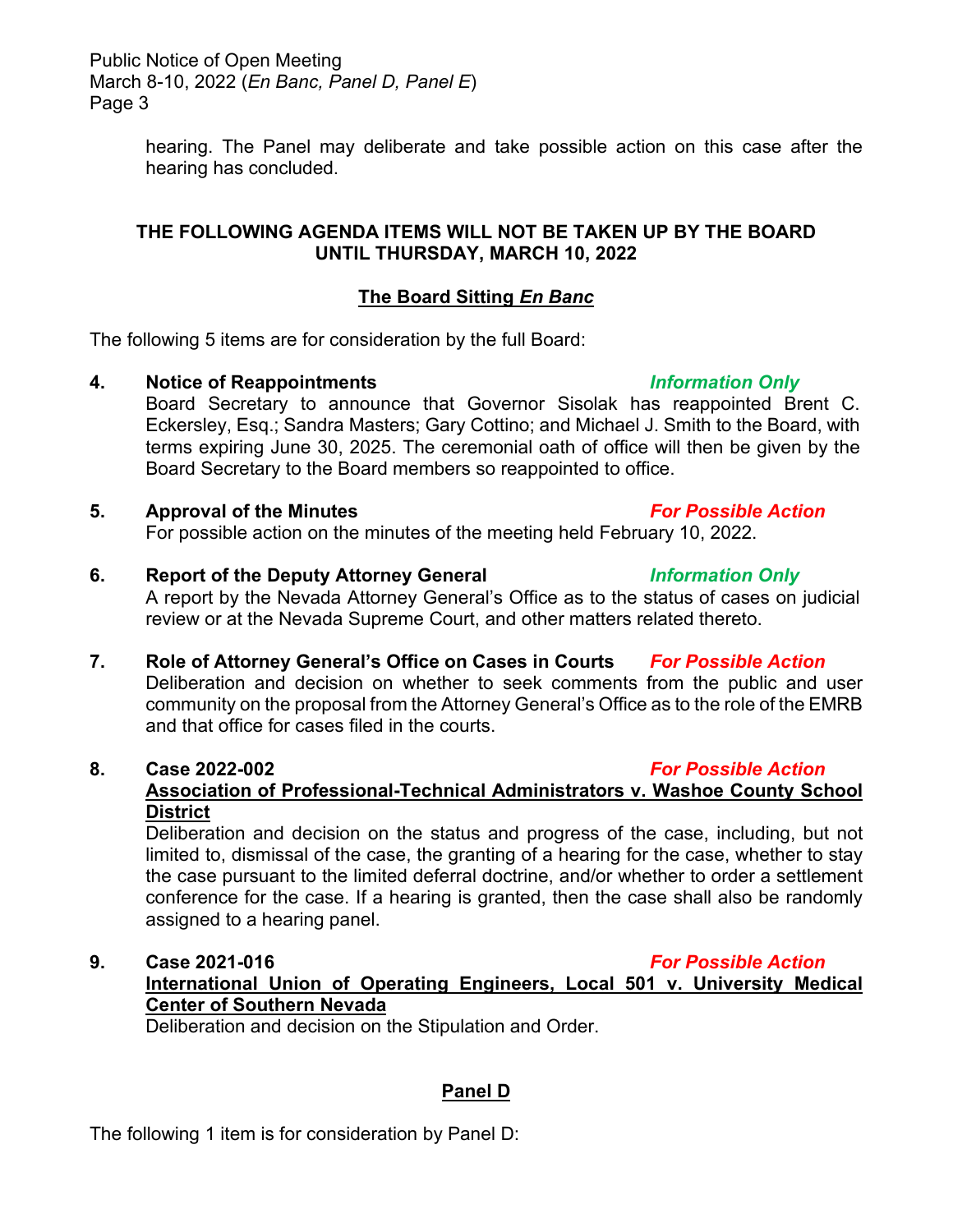# **10. Case 2020-021** *For Possible Action*

**Robert Ortiz v. Service Employees International Union, Local 1107** Deliberation and decision on the Joint Status Report, including, but not limited to,

whether to lift the stay and what action(s), if any, should next occur in the case.

# **The Board Sitting** *En Banc*

The following 3 items are for consideration by the full Board:

# **11. Issues Related to a Return to In-Person Meetings** *For Possible Action*

- a. Requirement that the meeting start no earlier than 9:00 a.m.
- b. Search to find a location in the Carson City/Reno area.
- c. Alternatives for Board to attend (i.e., in-person; video-conference; WebEx);
- d. Travel budget reductions; and
- e. COVID mitigation measures.

# **12. Additional Period of Public Comment** *Information Only*

Please refer to agenda item 2 for any rules pertaining to public comment.

# **13. Adjournment** *For Possible Action*

## **Posting**

This meeting has been posted at the following locations and websites at least three days prior to the scheduled date of this meeting, in accordance with NRS 241.020(2):

Government Employee-Management Relations Board, 3300 W. Sahara Avenue, Suite 260, Las Vegas, Nevada 89108

Department of Administration Public Meeting Notice Web Site:<https://notice.nv.gov/> Government Employee-Management Relations Board Web Site: [https://emrb.nv.gov](https://emrb.nv.gov/)

## **Inquiries and Supporting Materials**

You may obtain copies of any supporting materials by contacting the Board Secretary, Marisu Romualdez Abellar, at the address at the top of page one of this document or by calling 702-486-4505. A link to the supporting materials may also be found on the agency's website next to the agenda for the meeting, which will be posted three business days before the hearing.

## **Special Accommodations**

Members of the public who are disabled and require special accommodations or assistance at the meeting are requested to notify the EMRB at the address or telephone number above. Please notify us as soon as possible to allow time to secure any necessary equipment or provisions prior to the meeting.

## **Board and Panel**

All references to the term "Board" shall also mean "Panel" when certain Board members are meeting as a panel in lieu of the Board members meeting *en banc*.